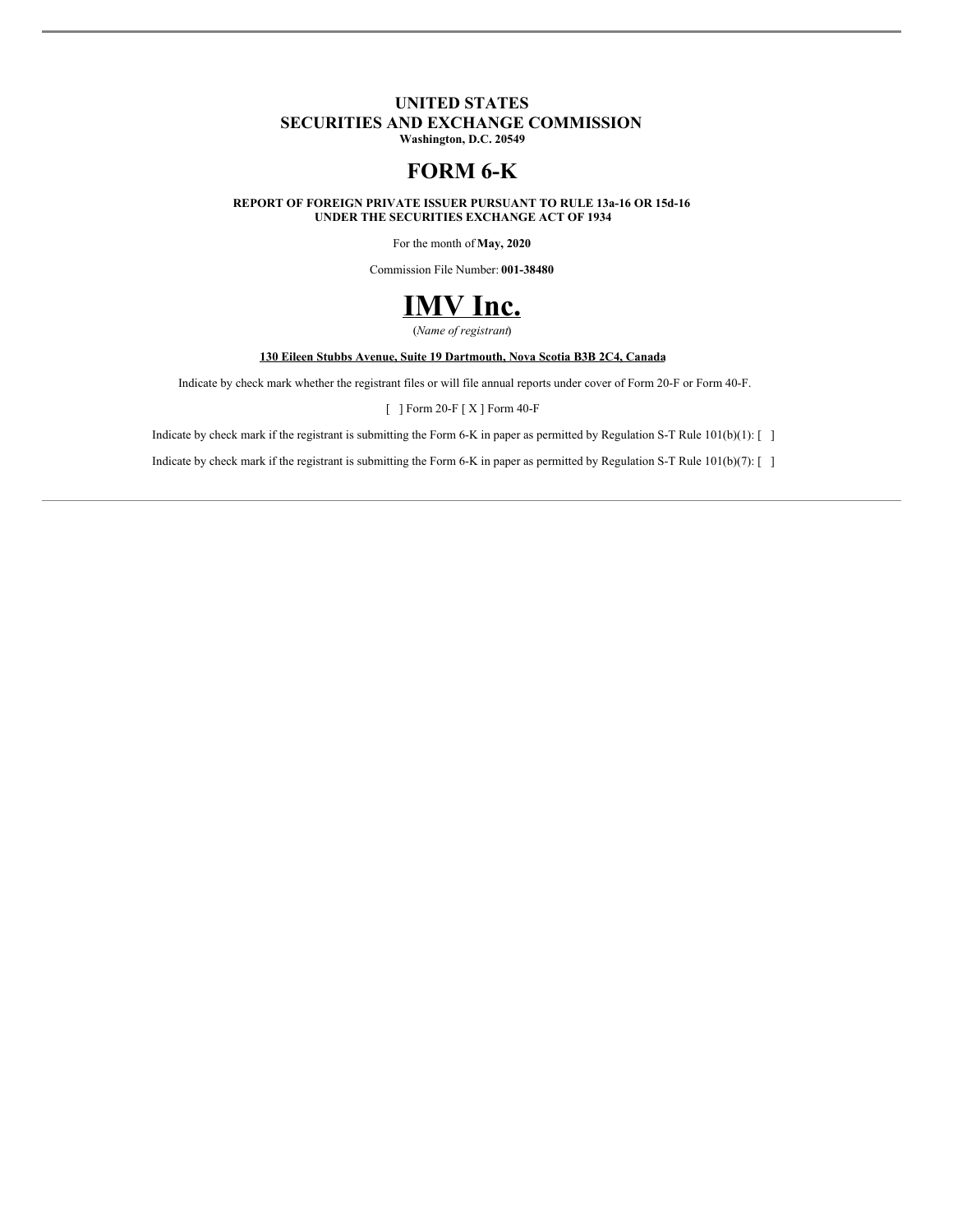## **SIGNATURES**

Pursuant to the requirements of the Securities Exchange Act of 1934, the registrant has duly caused this report to be signed on its behalf by the undersigned, thereunto duly authorized.

**IMV Inc.**

Date: May 29, 2020 By: /s/ Pierre Labbé Name: Pierre Labbé Title: Chief Financial Officer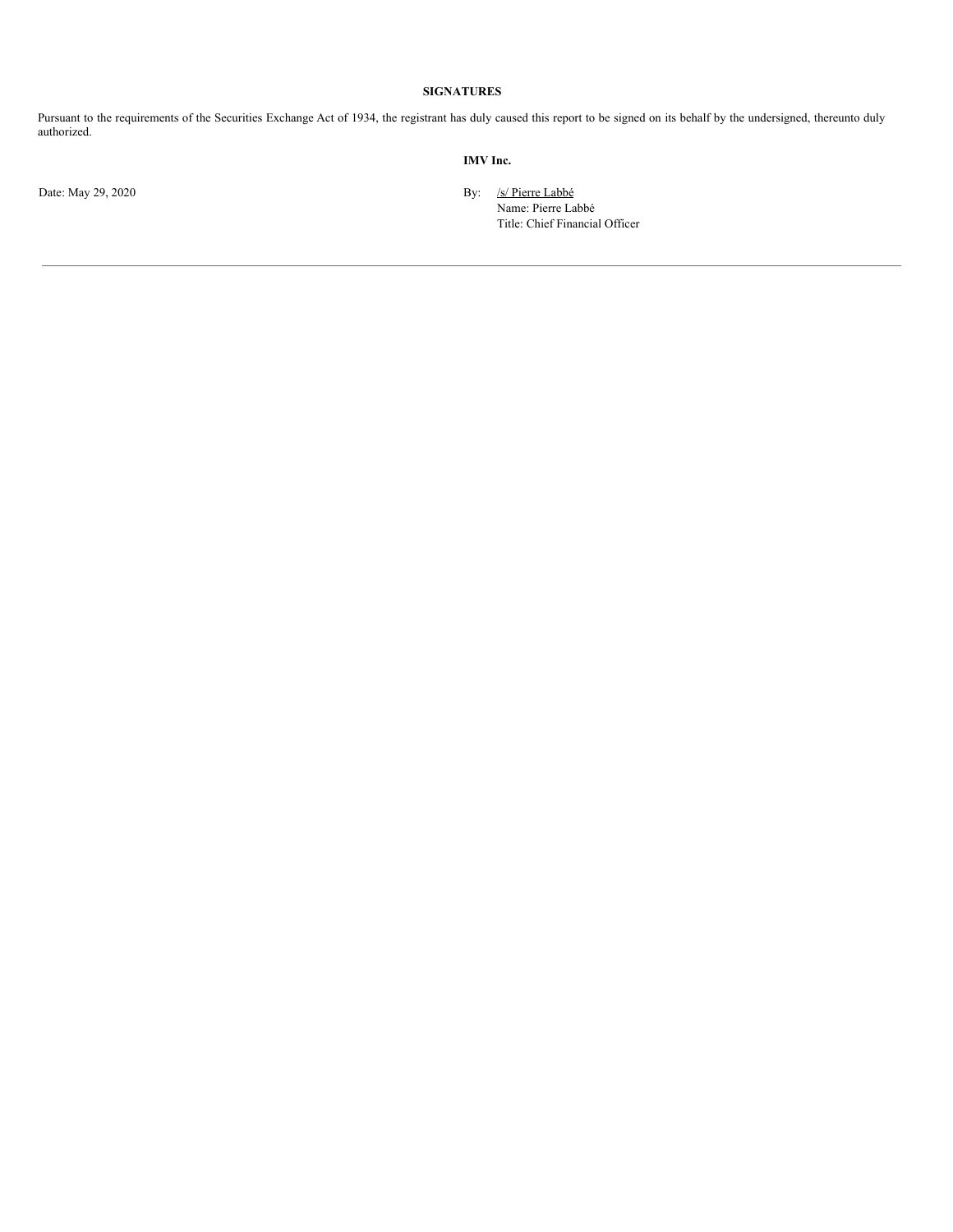## **Form 6-K Exhibit Index**

| Exhibit       |                                                                                                                                          |
|---------------|------------------------------------------------------------------------------------------------------------------------------------------|
| <b>Number</b> | <b>Document Description</b>                                                                                                              |
| 99.1          | News Release dated May 29, 2020. Clinical Response and Translational Data from DeCidE1, a Phase 2 Study of DPX-Survivac Immunotherapy in |
|               | <b>Patients with Advanced Recurrent Ovarian Cancer</b>                                                                                   |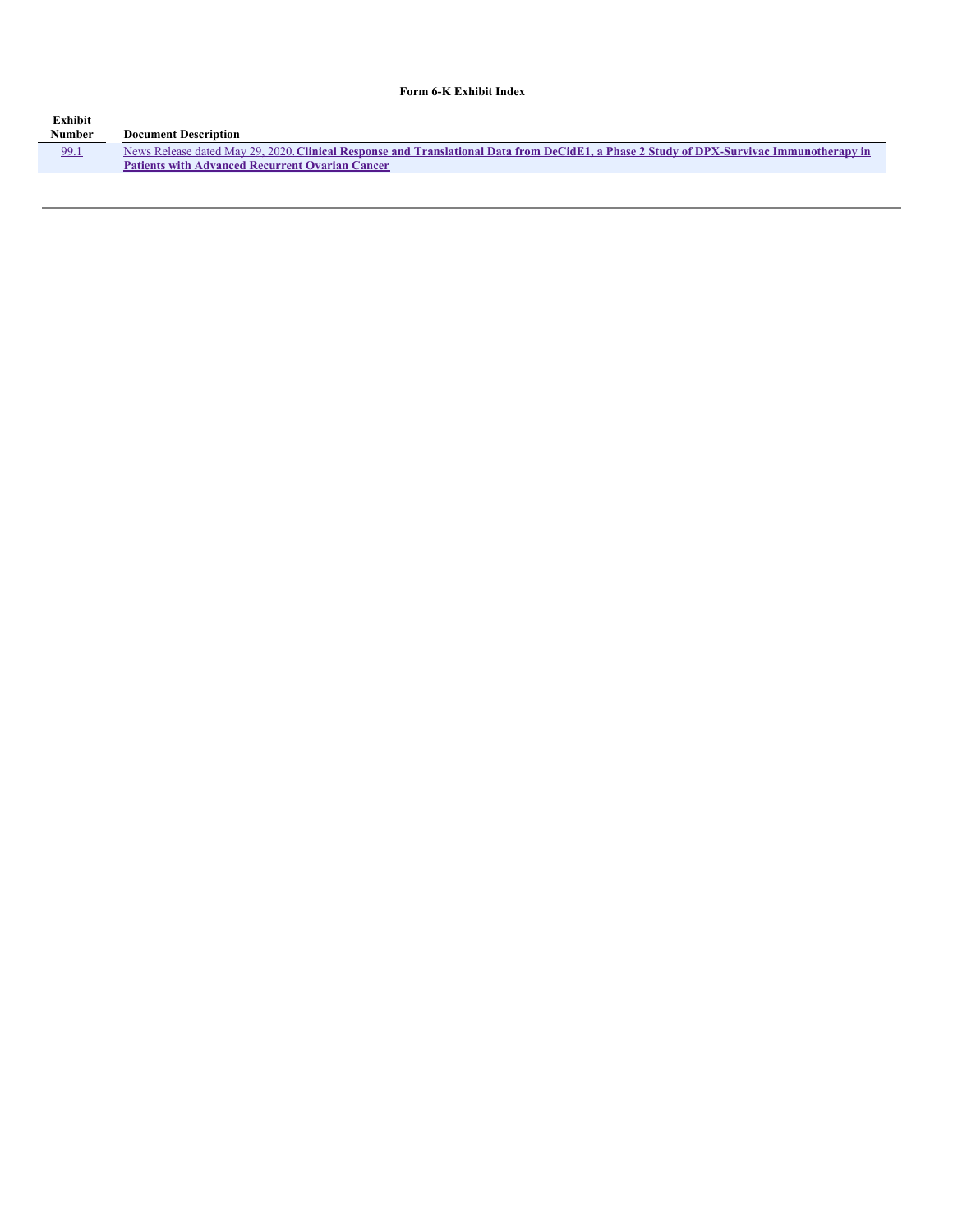Media Release



## **FOR IMMEDIATE RELEASE**

Clinical Response and Translational Data from DeCidE1, a Phase 2 Study of DPX-Survivac Immunotherapy in Patients with Advanced Recurrent Ovarian Cancer

Survivin-targeted T cell therapy continues to show significant, durable anti-tumor activity and is well-tolerated in this hard-to-treat cancer patient population

*5/19 patients (26%) achieved a partial regression on target lesions*

Strong translational data link the observed clinical benefits with DPX-Survivac's unique mechanism of action; 87% of subjects showing survivin-specific immune response

#### *Poster to be presented by Oliver Dorigo, MD, Ph.D. at the ASCO20 Virtual Scientific Program*

**Dartmouth, Nova Scotia, May 29, 2020 –**IMV Inc. (Nasdaq: IMV; TSX: IMV), a clinical-stage biopharmaceutical company pioneering a novel class of targeted cancer immunotherapies and vaccines against infectious diseases, today reported updated clinical response and translational data from DeCidE1, its Phase 2 study evaluating the safety and efficacy of DPX-Survivac with intermittent low-dose cyclophosphamide (CPA) in patients with recurrent, advanced platinum-sensitive and -resistant ovarian cancer.

Results from the ongoing study showed prolonged durable clinical responses, alongside favorable tolerability, and strong translational data linking the observed clinical benefit with DPX-Survivac' mechanism of action. Oliver Dorigo, M.D., Ph.D., Principal Investigator of the DeCidE1 study, is presenting these results in a poster presentation at the American Society of Clinical Oncology 2020 (ASCO20) Virtual Scientific Program.

"IMV's targeted T-cell therapy continues to elicit a rapid and robust immune response with survivin-specific T cells infiltrating tumors as soon as 56 days post-treatment. These results validate DPX-Survivac's unique mechanism of action and support the hypothesis that survivin-specific T cells can translate into clinical benefits when sustained over an extended period of time," said Dr. Dorigo associate professor and director of gynecologic oncology at Stanford University. "These results support DPX-Survivac as a new and much-needed treatment option, with potential to improve the quality of life in women with recurrent late-stage ovarian cancer, a hard-to-treat indication where other immunotherapies have so far had limited success."

"With these results, DPX-Survivac continues to exhibit significant and durable anti-tumor activity, paving the way for targeted T cell therapies in advanced recurrent ovarian cancer and other solid tumors. In particular, we are quite pleased to observe an additional patient with stable disease (SD) convert to partial response (PR), implying the potential for responses to deepen over time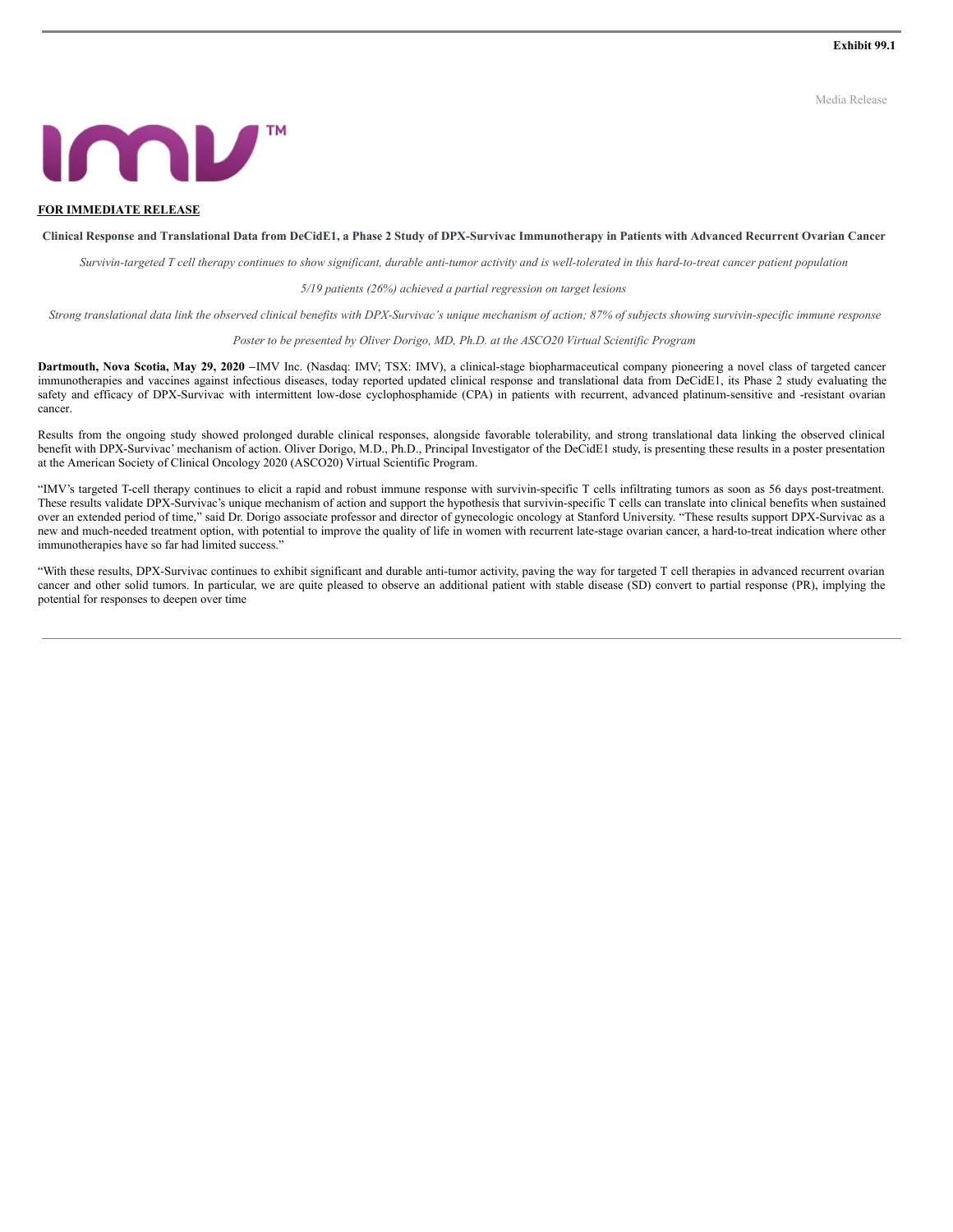<span id="page-4-0"></span>with ongoing therapy. Additionally, DPX-Survivac continues to be well tolerated, which is especially meaningful compared to single-agent chemotherapy and other approaches in development," said Joanne Schindler, M.D., D.V.M., Chief Medical Officer at IMV. "We believe these results highlight DPX-Survivac's potential to alter the treatment landscape in advanced ovarian cancer and support its continued development. We look forward to providing updates from other studies evaluating DPX-Survivac, in multiple solid tumors and r/r DLBCL, later this year."

#### **Updated Results from DeCidE1**

As of data cut-off date, May 2, 2020, 19 patients were evaluable for efficacy with four patients (21%) still receiving treatment. Notably, 18/19 evaluable patients had stage 3 or 4 disease at time of diagnosis, the majority of whom had received  $\geq 3$  lines of prior therapy and were platinum resistant. Key findings on the safety and efficacy of DPX-Survivac/CPA are outlined below:

- $\bullet$  5/19 patients (26%) achieved a PR with tumor regression >30% on target lesions
- 15/19 patients (79%) achieved disease control, defined as Stable Disease (SD) or Partial Response (PR) on target lesions
	- Tumor shrinkage of target lesions was observed in 10 patients (53%)
- Overall, treatment was well-tolerated. The majority of treatment-related adverse events reported were Grade 1 events and related to reactions at the injection site.

Durable clinical benefits lasting  $\geq 6$  months were observed in seven patients (37%)

- 5/7 patients (71%) have now reached duration of clinical benefit > 10 months including three patients with PR and two patients with SD
- The two patients with SD are about to reach the 1-year mark

Translational analyses on longitudinally collected peripheral blood mononuclear cell (PBMC) and tumor tissue samples link observed clinical benefit and survivin-specific T cells, supporting DPX-Survivac's unique mechanism of action. Key translational findings are outlined below:

- Treatment generated a survivin-specific CD8+ T cell response in PBMC samples of 14/16 (87%) evaluable patients.
- Treatment induced infiltration of survivin-specific T cell clones into the tumors as early as day 56 following treatment, which was shown in an analysis of the TCR<sup>2</sup> repertoires in five subjects who achieved stable disease.

These data are presented in a poster session (Abstract Number: 6075) at the ASCO20 Virtual Scientific Program, available on-demand to ASCO20 participants beginning at 8:00 am ET on Friday, May 29, 2020. A copy of the poster is available under "Scientific Posters" in the "Events, Webcasts & Presentations" section of IMV's website.

#### **About the DeCidE1 Study**

"DeCidE1" is a Phase 2 multicenter, open-label study evaluating the safety and effectiveness of DPX-Survivac, with intermittent low-dose cyclophosphamide (CPA) used as an immunomodulator to increase the level of survivin-specific T cells. This Phase 2 arm enrolled 19 evaluable patients with recurrent, advanced platinum-sensitive and resistant ovarian cancer. Except for one patient, all patients had stage 3 or 4 disease at time of diagnosis. 12 patients had received 3 or more lines of prior therapy.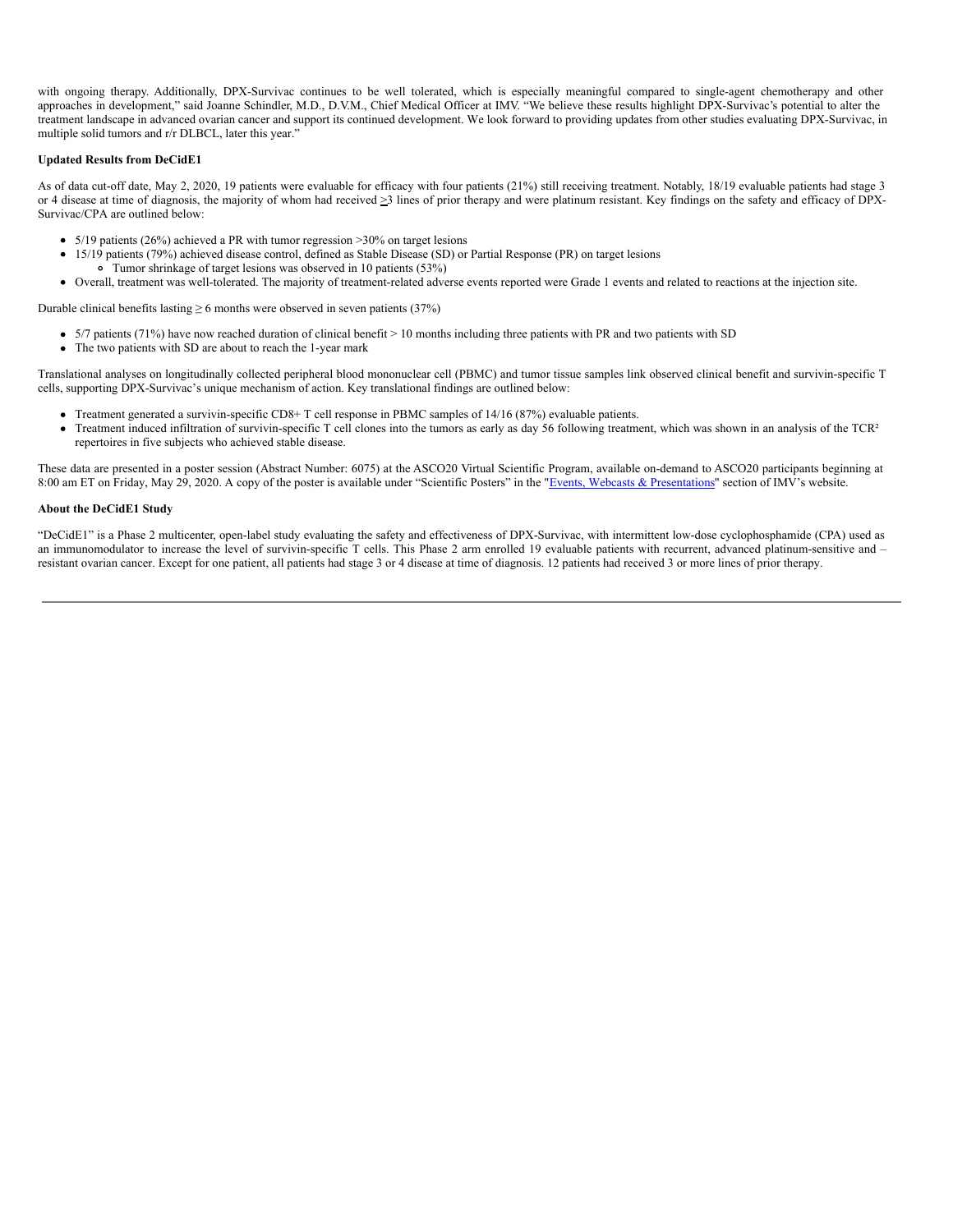Patients received 2 subcutaneous injections of DPX-Survivac three weeks apart and every eight weeks thereafter, and intermittent low dose CPA one week on and one week off for up to 1 year. Paired tumor biopsies were performed prior to treatment and on treatment.

Primary endpoints of this study are overall response rate, disease control rate and safety. Secondary endpoints include cell mediated immunity, immune cell infiltration in paired biopsy samples, duration of response, time to progression, overall survival and biomarker analyses.

#### **About DPX-Survivac**

DPX-Survivac is the lead candidate in IMV's new class of targeted immunotherapies designed to elicit antigen-specific functional, robust and sustained*de novo* T cell response. IMV believes this mechanism of action is key to generating durable solid tumor regressions. DPX-Survivac consists of five unique HLA-restricted survivin peptides formulated in IMV's proprietary DPX drug delivery platform and known to induce a cytotoxic CD8+ T cell response against survivin expressing cancer cells.

Survivin, recognized by the National Cancer Institute (NCI) as a promising tumor-associated antigen, is broadly over-expressed in most cancer types and plays an essential role in antagonizing cell death, supporting tumor-associated angiogenesis and promoting resistance to chemotherapies. IMV has identified over 20 cancer indications in which survivin can be targeted by DPX-Survivac.

DPX-Survivac has received Fast Track designation from the U.S. Food and Drug Administration (FDA) as maintenance therapy in advanced ovarian cancer, as well as orphan drug designation status from the U.S. FDA and the European Medicines Agency (EMA) in the ovarian cancer indication.

#### **About IMV**

IMV Inc. is a clinical stage biopharmaceutical company dedicated to making immunotherapy more effective, more broadly applicable, and more widely available to people facing cancer and other serious diseases. IMV is pioneering a new class of cancer-targeted immunotherapies and vaccines based on the Company's proprietary drug delivery platform. This patented technology leverages a novel mechanism of action that enables the programming of immune cells *in vivo,* which are aimed at generating powerful new synthetic therapeutic capabilities. IMV's lead candidate, DPX-Survivac, is a T cell-activating immunotherapy that combines the utility of the platform with a target: survivin. IMV is currently assessing DPX-Survivac as a monotherapy in advanced ovarian cancer, as well as a combination therapy in multiple clinical studies with Merck. IMV is also developing a DPX-based vaccine to fight against COVID-19. Visit www.imv-inc.com and connect with us on Twitter and LinkedIn.

### **Cautionary Language Regarding Forward-Looking Statements**

This press release contains forward-looking information under applicable securities law. All information that addresses activities or developments that we expect to occur in the future is forward-looking information. Forward-looking statements are based on the estimates and opinions of management on the date the statements are made. In the press release, such forward-looking statements include, but are not limited to, statements regarding the FDA potentially granting accelerated regulatory approval of DPX-*Survivac and the timing of expected results from*